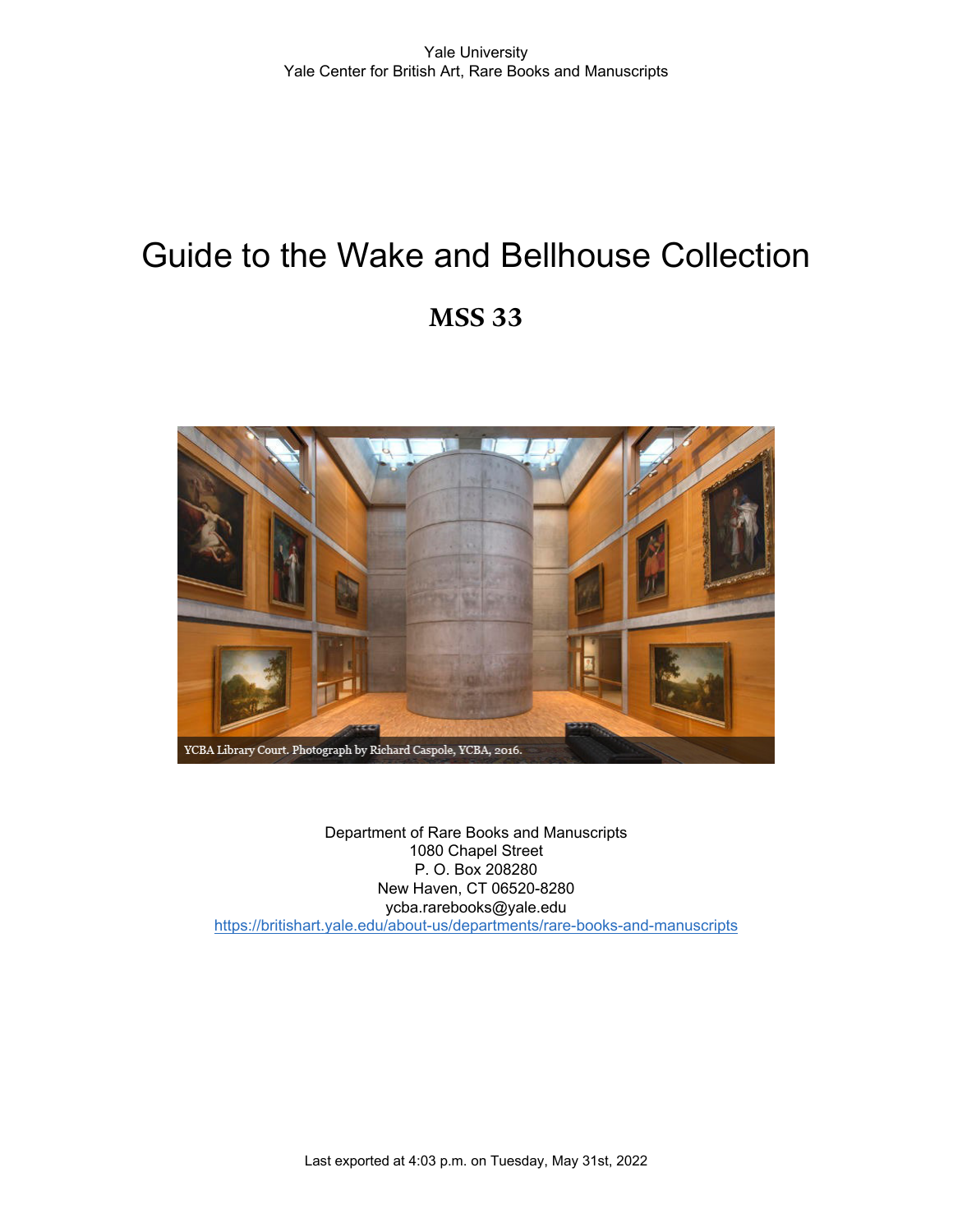# **Table of Contents**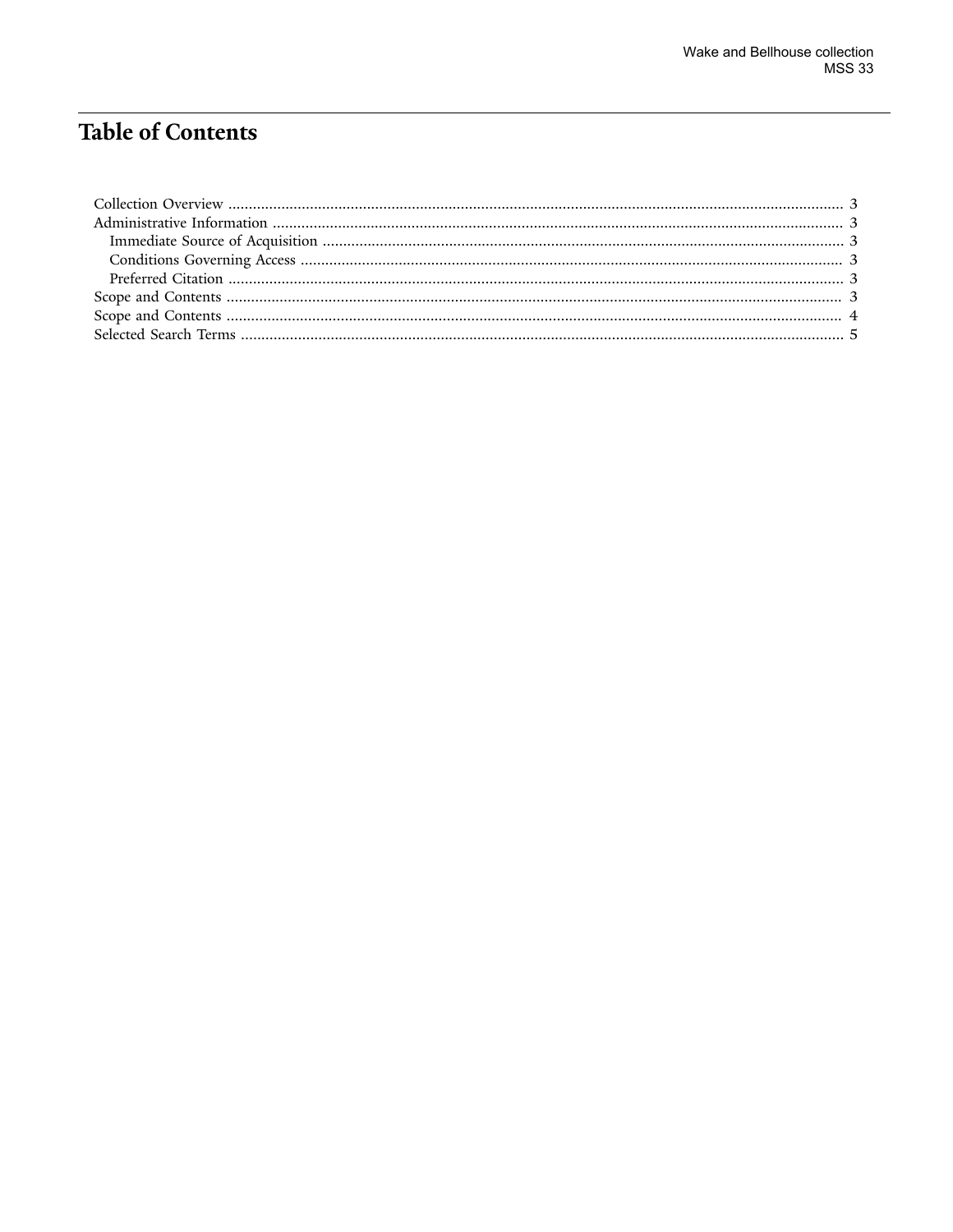#### <span id="page-2-0"></span>**Collection Overview**

|                                                | REPOSITORY: Yale Center for British Art, Rare Books and Manuscripts<br>Department of Rare Books and Manuscripts<br>1080 Chapel Street<br>P. O. Box 208280<br>New Haven, CT 06520-8280<br>ycba.rarebooks@yale.edu<br>https://britishart.yale.edu/about-us/departments/rare-books-and-manuscripts                                                                            |
|------------------------------------------------|----------------------------------------------------------------------------------------------------------------------------------------------------------------------------------------------------------------------------------------------------------------------------------------------------------------------------------------------------------------------------|
| CALL NUMBER: MSS 33                            |                                                                                                                                                                                                                                                                                                                                                                            |
|                                                | TITLE: Wake and Bellhouse collection                                                                                                                                                                                                                                                                                                                                       |
|                                                | DATES: 1862-1892                                                                                                                                                                                                                                                                                                                                                           |
| PHYSICAL DESCRIPTION: 0.42 linear feet (1 box) |                                                                                                                                                                                                                                                                                                                                                                            |
| LANGUAGE: English                              |                                                                                                                                                                                                                                                                                                                                                                            |
|                                                | SUMMARY: The collection comprises 16 cabinet photographs and 11 carte-de-visite<br>photographs, dated between 1862 and 1892, relating to the Wake and Bellhouse<br>families of Sheffield. With a small oval portrait in a contemporary frame, and a<br>mid-19th century original manuscript story written by a young girl, entitled "The<br>History of a Dog, True Story." |
|                                                | ONLINE FINDING AID: To cite or bookmark this finding aid, please use the following link: https://<br>hdl.handle.net/10079/fa/ycba.mss.0033                                                                                                                                                                                                                                 |

# <span id="page-2-1"></span>**Administrative Information**

#### <span id="page-2-2"></span>**Immediate Source of Acquisition**

Yale Center for British Art, Paul Mellon Fund

#### <span id="page-2-3"></span>**Conditions Governing Access**

The collection is open without restriction.

# <span id="page-2-4"></span>**Preferred Citation**

Wake and Bellhouse Collection, Yale Center for British Art, Paul Mellon Fund

# <span id="page-2-5"></span>**Scope and Contents**

The collection comprises 16 cabinet photographs and 11 carte-de-visite photographs, dated between 1862 and 1892, relating to the Wake and Bellhouse families of Sheffield. With a small oval portrait in a contemporary frame, and a mid-19th century original manuscript story written by a young girl, entitled "The History of a Dog, True Story."

The story is fourteen pages, with an additional page listing other "books by the same authoress." The handwriting suggests a young hand. Bound in pink paper decorated with stars.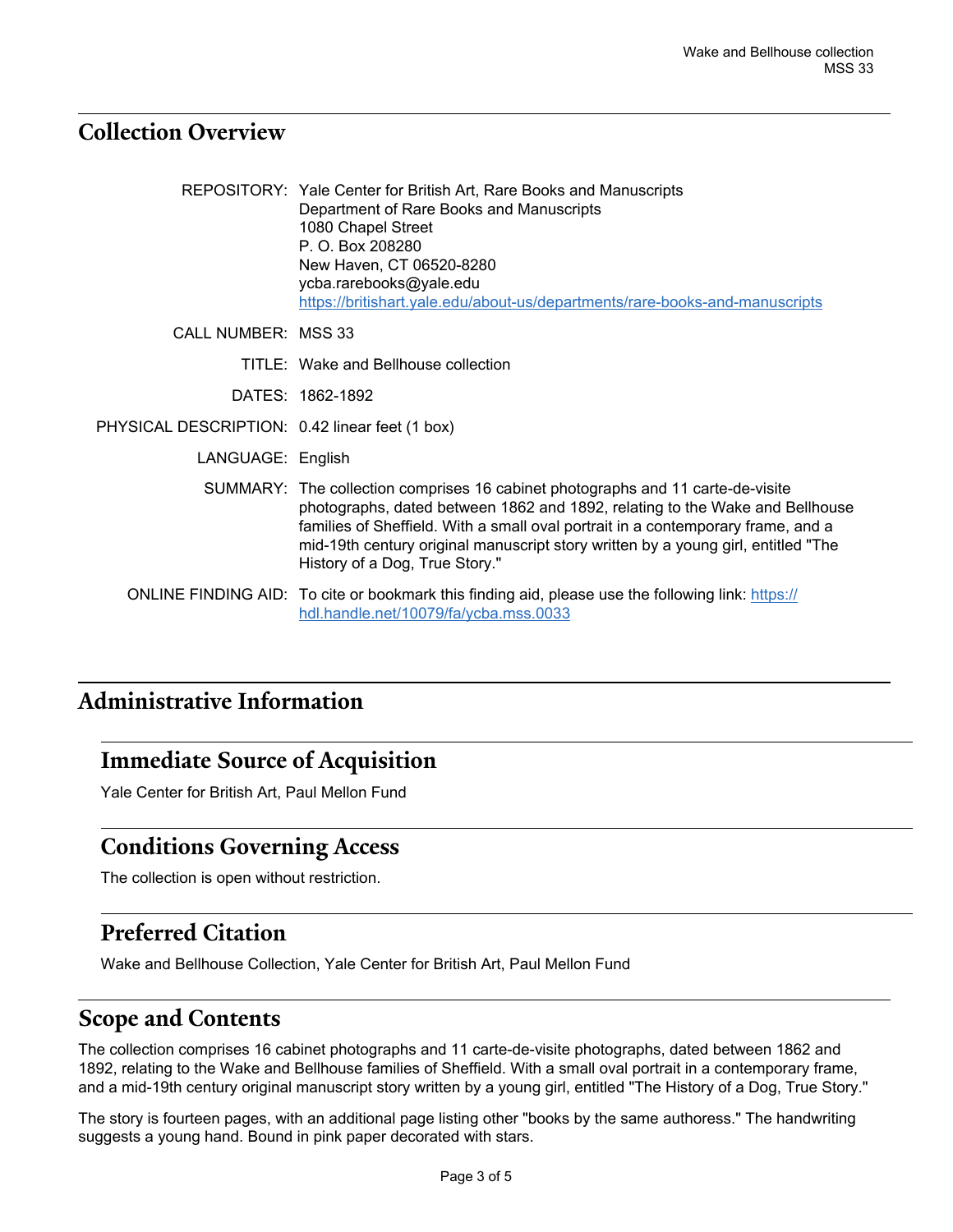# <span id="page-3-0"></span>**Scope and Contents**

The collection is the physical property of the Yale Center for British Art. Literary rights, including copyright, belong to the authors or their legal heirs and assigns. For further information, consult the Curator of Rare Books and Manuscripts.